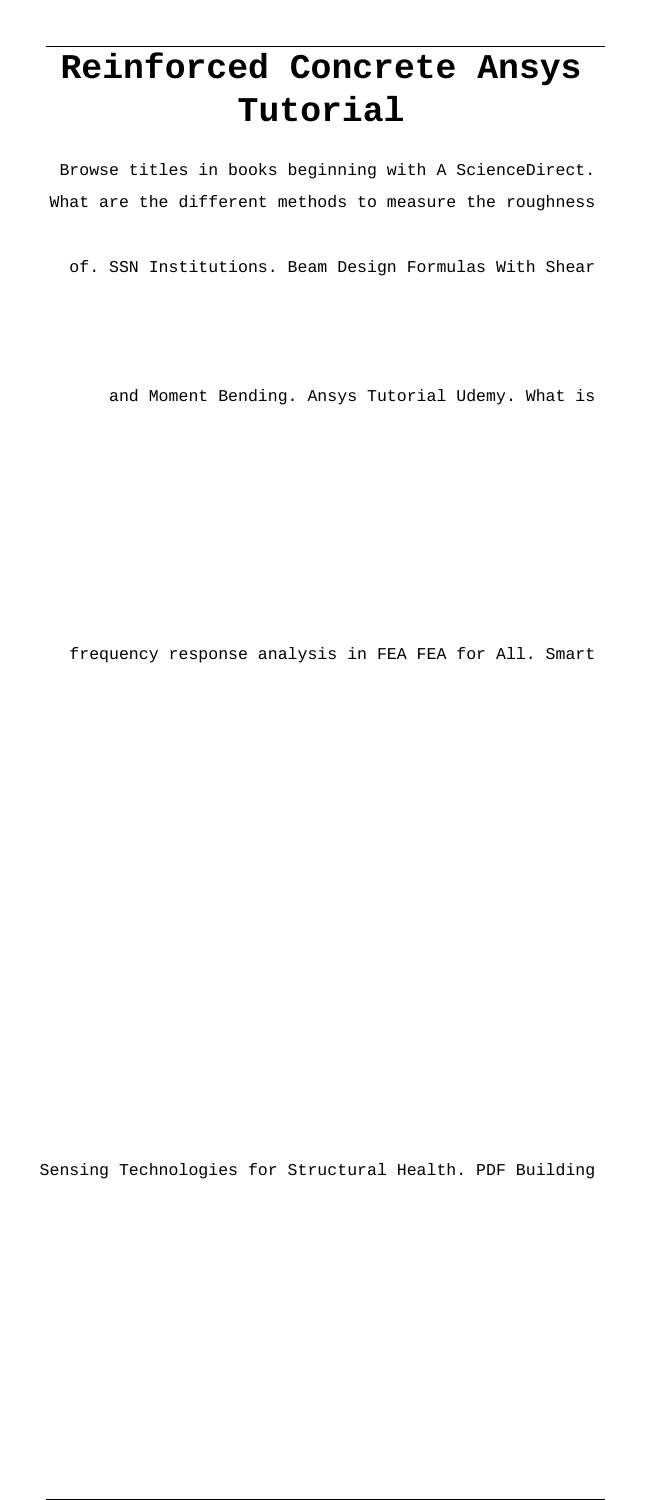**BROWSE TITLES IN BOOKS BEGINNING WITH A SCIENCEDIRECT** JUNE 23RD, 2018 - BROWSE THROUGH 15 877 204 JOURNAL AND

BOOK ARTICLES ON SCIENCEDIRECT COM'

'**What are the different methods to measure the roughness of** June 24th, 2018 - As mentioned by C G Li above Surface Profilometer is one among many techniques to measure

surface roughness In the category of Surface

Profilometers there are both Stylus type Talysurf Dektak

etc and Optical type Zygo VEECO etc'

#### '**SSN Institutions**

June 23rd, 2018 - Past Events April 19  $\hat{a}\in$ " 20 2018 EEE

Dept  $\hat{a}\in$ " Two Day Training Program On Modeling And

Simulation Of Power Electronics Amp Electric Machinery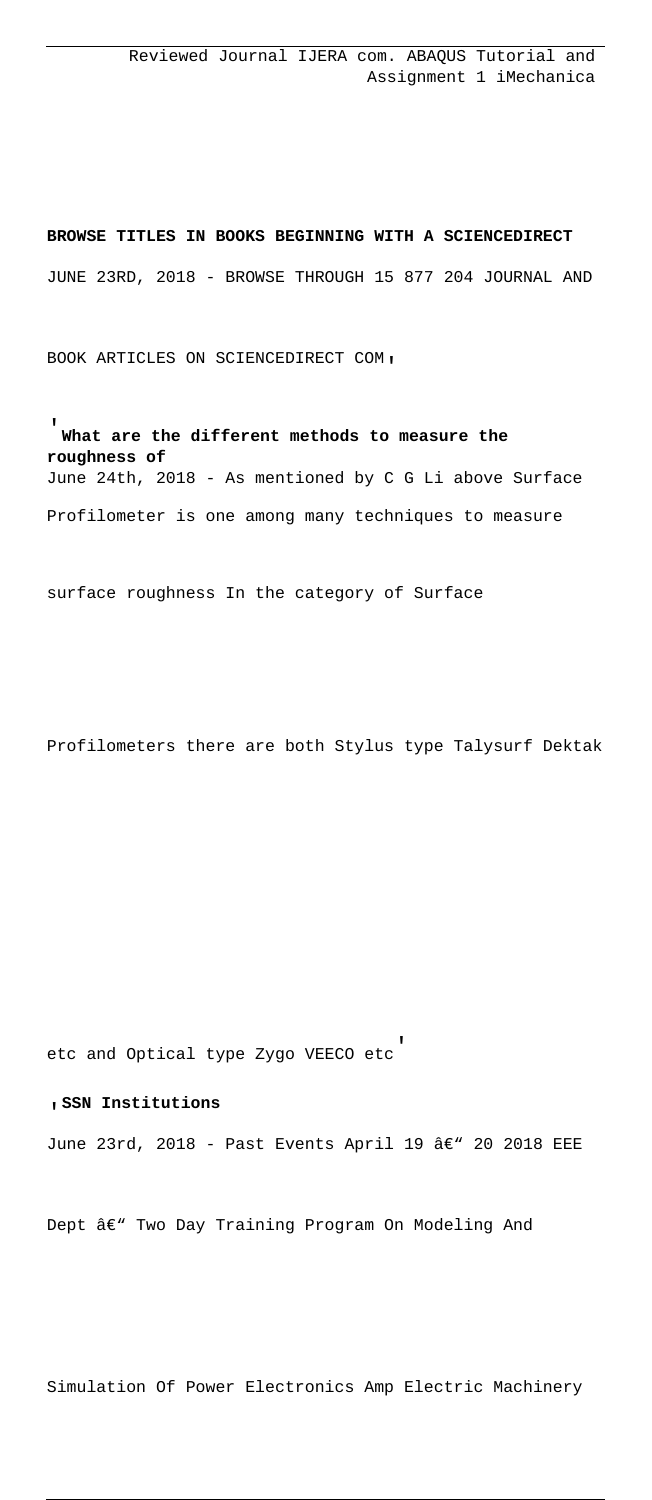… <sub>ı</sub>

## '**BEAM DESIGN FORMULAS WITH SHEAR AND MOMENT BENDING**

JANUARY 5TH, 2005 - BEAM DESIGN FORMULAS WITH SHEAR AND MOMENT FREE DOWNLOAD AS PDF FILE PDF TEXT FILE TXT OR READ ONLINE FOR FREE SOME USEFUL FORMULA REGARDING BEAMS AND DIFFERENT CASES OF LOADS AND SUPPORT CONDITIONS'

#### '**Ansys Tutorial Udemy**

June 23rd, 2018 - Level Beginner In this tutorial you will have introduction of Ansys software Toolbox graphic view command etc You will learn who to add tools into project schematic and how to use multiple tools and also the meaning of connector in Ansys''**What Is**

### **Frequency Response Analysis In FEA FEA For All**

June 24th, 2018 - In This Article I Explain What Is Frequency Response Analysis By Simulating An Ultrasonic Welding Horn In FEA Read It To Understand Better This Simulation'

'**SMART SENSING TECHNOLOGIES FOR STRUCTURAL HEALTH** AUGUST 30TH, 2009 - ZENG ET AL MEASURED THE STRAIN

DISTRIBUTED ALONG A 1 65 M REINFORCED CONCRETE BEAM

USING ONE SINGLE MODE FIBRE CALLED AS BRILLOUIN

SCATTERING BASED DISTRIBUTED FOS WHICH COULD MEASURE